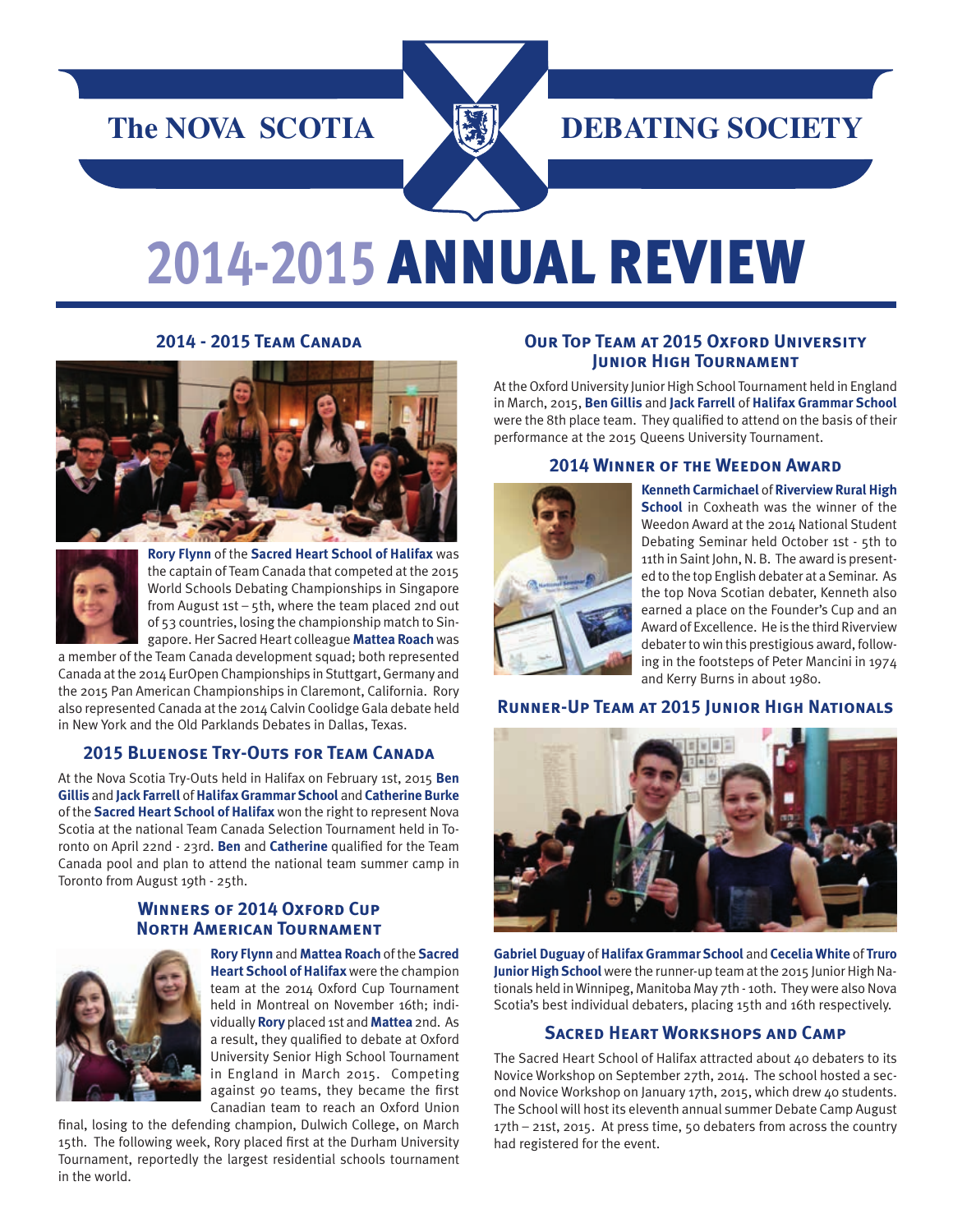# **Winners of the 2014 Provincial IMPROMPTU DEBATING CHAMPIONSHIPS**

# **Winners of 30th Moses Coady DEBATING COMPETITION**



The **Sacred Heart School of Halifax** captured the Senior High Team Championship and the **Truro Junior High School** won the Junior High Team Championship at the 2014 Nova Scotia Impromptu Debating Championships held at Halifax West High School on October 3rd and 4th. Above are **Mattea Roach** and **Rory Flynn** of **Sacred Heart School of Halifax**, **Gabriel Duguay** of **Halifax Grammar School**, and **Cecelia White** and **Annie McCarthy** of **Truro Junior High School**. **Gabriel** was the top individual junior high debater while **Rory** placed first in the senior high section.

#### **Our Delegation to the 2014 National Seminar**

The Canadian Student Debating Federation held its 2014 National Student Debating Seminar from October 1st - 6th in Saint John, N. B. Nova Scotia was represented by **Brooklyn Frizzle** of **Dr. J. H. Gillis Regional School** in Antigonish, **Oliver Cormier** of **Halifax Grammar School**, **Kenneth Carmichael** of **Riverview Rural High School** in Coxheath, and **Nicholas Belliveau** and **Malik Key,** both of **École du Carrefour** in Dartmouth, our Bilingual debater and French contestant respectively.

#### **Winners of 2014 McGill UniversityTournament**



**Rory Flynn** and **Mattea Roach** of the **Sacred Heart School of Halifax** retained their title as the senior high champion team at the 2014 Mc-Gill University High School Tournament held in Montréal on October 24th – 26th; in the individual standings, Rory was best Nova Scotian debater, placing 3rd.

## **Winners of 2014 Dalhousie University British Parliamentary Tournament**

**Jack Farrell** and **Kelvin Mansaray** of **Halifax Grammar School** were the best senior high team at the 2014 Dalhousie University British Parliamentary Tournament held on November 7th and 8th; in the junior high competition, **Ailie Sullivan** and **Minahil Nadeem** of the **Sacred Heart School of Halifax** were the best team. **Harper Metler** of **Middleton Regional High School** was best individual senior high competitor while **Eric Liu** of **Halifax Grammar School** was the top individual junior high debater.



With **Professor Steve Baldner** are **Caraid McGinty, Ben Gillis** and **Jack Farrell** of **Halifax Grammar School**, the top team at the 2014 Moses M. Coady Debating Competition hosted by St. Francis Xavier University in Antigonish on November 21st – 22nd. In the individual standings, **Ben**  was also the best individual debater.

## **Top Nova Scotians at 2015 Queens University Tournament**

**Emma McLean** and **Katherine Burley** of the **Sacred Heart School of Halifax** were the best Bluenose team at the Queens University High School Tournament held in Kingston, Ontario from January 9th - 11th, placing 10th.

## **Winners of the 2015 Sodales Atlantic Tournament**



**Ben Chisholm** and **Brie Dukeshire** of C**obequid Education Centre** were the top senior high team at the 2015 Atlantic Provinces Tournament hosted by the Dalhousie University Debating Society on January 30th – 31st while **Catherine Burke** of the **Sacred Heart School of Halifax** was the best individual senior high debater.

In the junior high division, **Cecelia White** and A**lexander Robbens** of **Truro Junior High School** were the top team and **Cecelia** the best individual debater.

# **Winners of 2015 Middleton Invitational Tournament**





(Left) **Jack deGooyer** and **Isabelle Carvalho** of **C. P. Allen High School** in Bedford tied as the best individual debaters at the **2015 Megan Gillis Tournament** held in Middleton on February 14th.

The top team was **Chris Waldner, Brodie McInnis** and **John Weston** from the host Middleton Regional High School (left).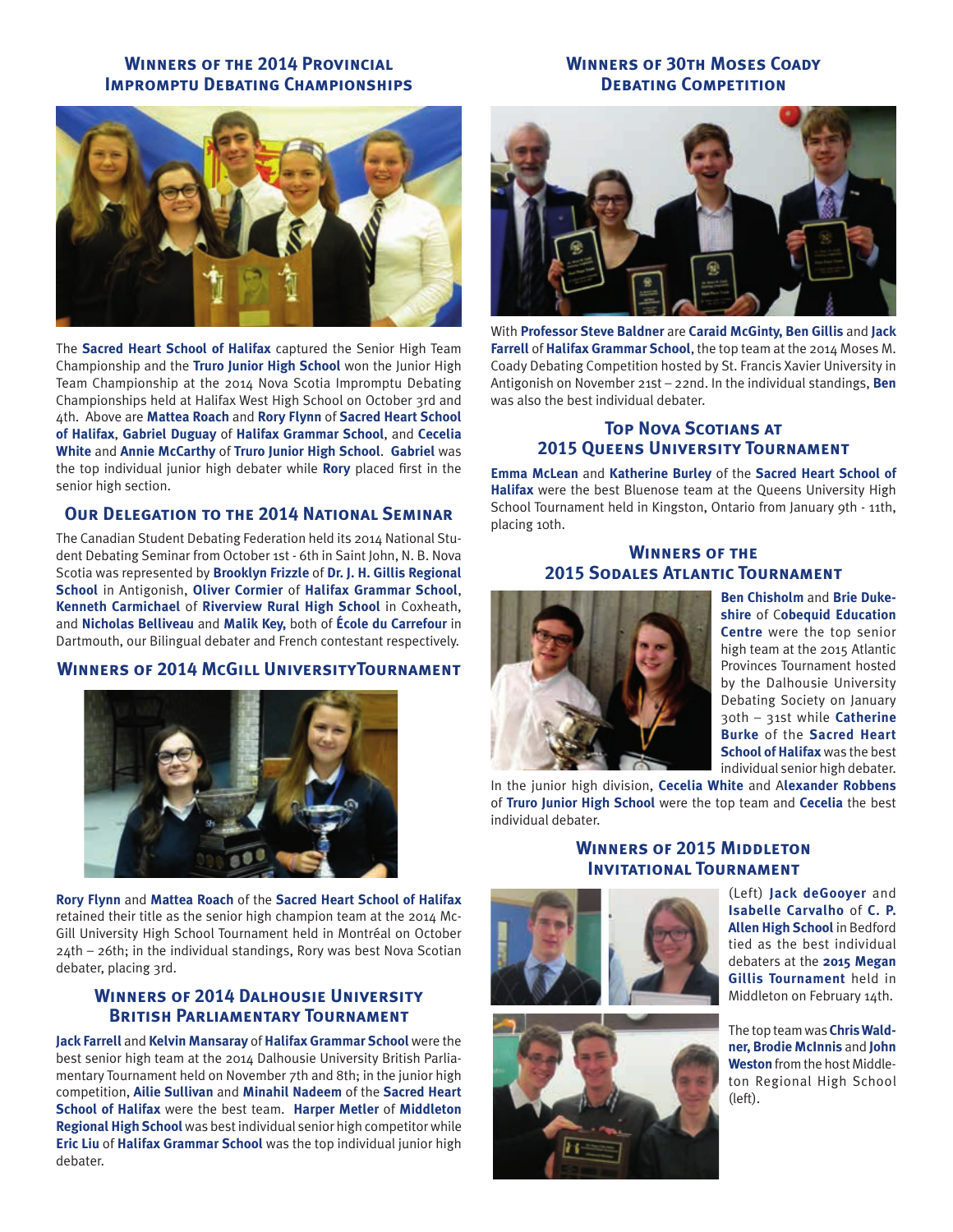# **OUR BEST DEBATERS AT THE 2015 Hart House Tournament**

**Rory Flynn** and **Mattea Roach** of the **Sacred Heart School of Halifax** placed 1st and 3rd respectively and third as a team at the 2015 Hart House Tournament held in Toronto on February 13th – 14th. They and the **Halifax Grammar School** squad of **Jack Farrell** and **Ben Gillis** were both eliminated in the semi-finals.

# **2015 Provincial Junior High DEBATING CHAMPIONS**



**Gabriel Duguay** of **Halifax Grammar School** won the Gold Gavel, emblematic of the individual championship at the 2015 Nova Scotia Junior High School English Debating Championships held at **Truro Junior High School** on February 28th while **Annie McCarthy, Cecelia White** and **Alexander Robbens** of **Truro Junior High School** captured the Atlantic Institute of Education Shield as the provincial champion team.

# **2015 Provincial Senior High Debating Champions**



**Gabriel Rincon** of **Halifax West High School** won the Gold Gavel as the best individual debater and **Edison Li, Jack Farrell** and **Ben Gillis** of **Halifax Grammar School** the Lieutenant-Governor's Trophy as champion team at the 2015 Nova Scotia Senior High School English Debating Championships hosted by Middleton Regional High School on March 27th - 28th.

# **Winners of the 10th Donahoe Cup Tournament**



**Mattea Roach** and **Rory Flynn**, both of the **Sacred Heart School of Halifax**, defended their title as the best team in the advanced section of the 2015 Donahoe Cup Tournament hosted by the Sacred Heart School of Halifax on April 18th – 19th and **Rory** repeated as best individual debater. **Annie McCarthy** of **Truro Junior High School** was the top Nova Scotian novice debater at the event, placing 12th.

# **Best Debater at 2015 Senior High Nationals**



**Rory Flynn** of the **Sacred Heart School of Halifax** (front row, centre) retained the Harold Kyte Award as best debater at the 2015 Senior High Nationals held in Toronto on April 24th – 26th. **Rory** and her Sacred Heart partner **Mattea Roach** placed third as a team, being eliminated in the semi-finals by the eventual champion team from B. C. In the French Competition, **Will Fraser** of **Dr. J. H. Gillis Regional School** in Antigonish placed second individually while he and his partner **Ben Chisholm** of **Cobequid Education Centre** in Truro were eliminated in the semi-finals. Our whole delegation is shown above.

## **Winners of 2015 Débats de l'Acadie**



**Gabriel Duguay** of **Halifax Grammar School** and **Jack deGooyer** of **C. P. Allen High School** in Bedford won the McBride Trophy as top team at the 2015 Débats de l'Acadie hosted by École du Carrefour on May 10th. **Julianna Khoury** of **Dr. J. H. Gillis School** in Antigonish placed first individually while Jack won the right to take the Bilingual position on the 2015 National Student Debating Seminar squad.

# **Nova Scotian Delegation to 2015 Junior High Nationals**



Nova Scotia's delegation to the 2015 Junior High Nationals held in Winnipeg from May 7th - 10th was comprised of **Brooklyn Frizzle** of **Dr. J. H. Gillis Regional School** in Antigonish, **David Sapp** of **Fountain Academy** of the **Sacred Heart in Halifax**, **Gabriel Duguay, Matthew Farrell** and **Alicia Jacob** of the **Halifax Grammar School**, **Liam Taylor** and **Danielle Stewart** of **Middleton Regional High School, Minahil Nadeem** and **Madeleine Peet** of the **Sacred Heart School of Halifax**, and **Cecelia White, Myles Fox** and **Annie McCarthy** of **Truro Junior High School**.

## **Nova Scotian Delegation to 2015 National Seminar**

Students who have been selected to represent Nova Scotia at the 2015 National Student Debating Seminar to be held in Victoria, B. C. from October 20th - 25th are **Maya MacLean** of **Dr. J. H. Gillis Regional School, Rebeccah Raphael** of **Halifax Grammar School**,